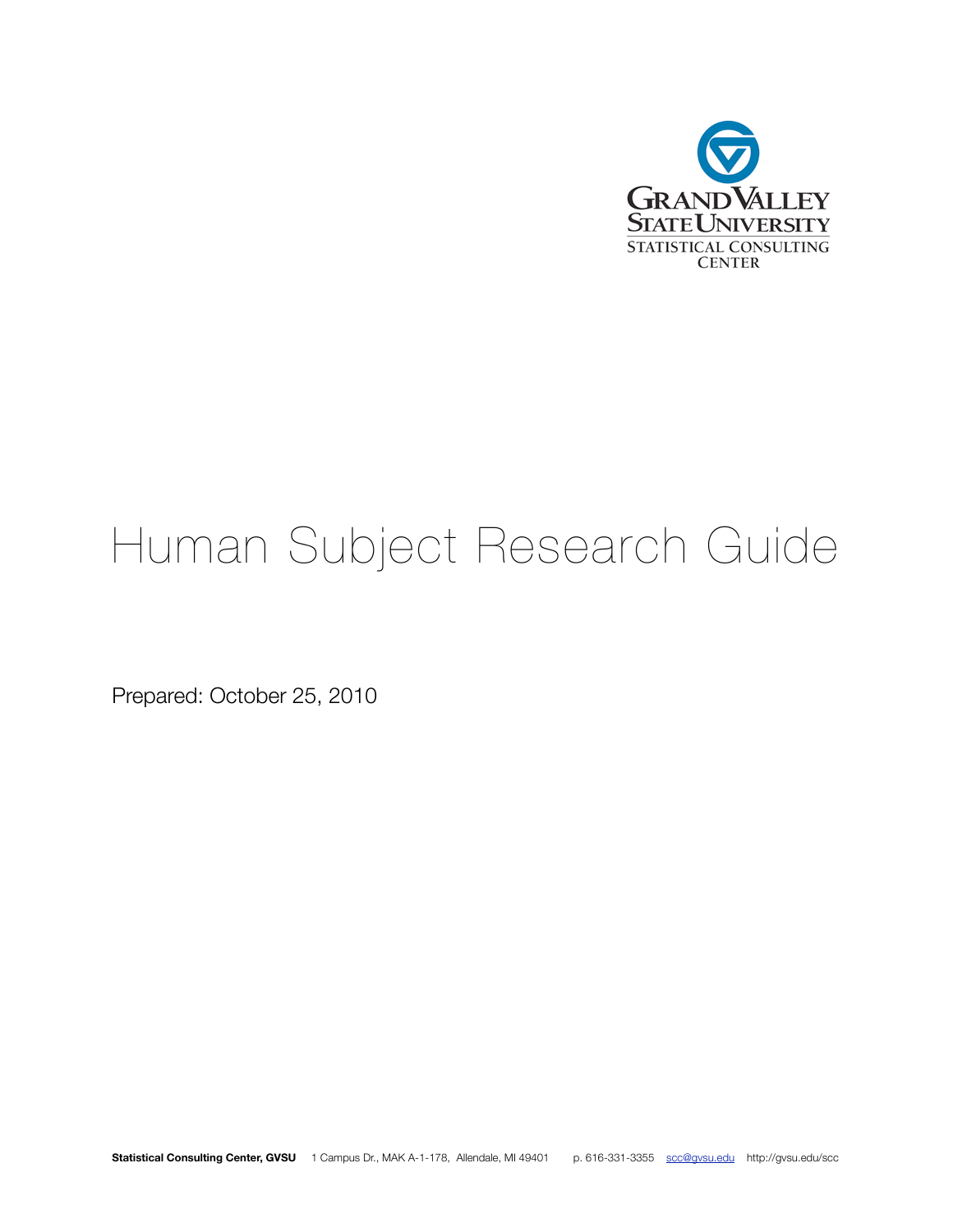## **Submitting a Research Protocol to the Human Research Review Committee at Grand Valley State University**

Prepared by the GVSU Statistical Consulting Center

This guide is designed to aid researchers conducting human subjects research through Grand Valley State University (GVSU) with the research protocol review process. The Human Research Review Committee (HRRC) is the body at GVSU which is responsible for approving human subjects research. The HRRC conducts an ethical review of submitted research protocols. This process takes 17 days on average (cf. 2010 Human Research Protection Program Annual Report), and research cannot begin before approval by the HRRC is given.

Submitting a protocol to the HRRC is a multistep process.

#### **Step 1: CITI Training**

The Collaborative Institutional Training Initiative (CITI) is a "web based training program in human research subjects

protections" [\(www.citiprogram.org\)](http://www.citiprogram.org). The training (slide-show format) and short quiz assessments are designed to teach new researchers (and refresh seasoned researchers on) the tenets of research ethics.

The Principal Researcher is expected to complete CITI research ethics training. Other researchers participating in the active research protocol

Online CITI Training Program

- $\triangleright$  Free online research ethics training
- $\triangleright$  Encouraged for all researchers
- ▶ Register at [www.citiprogram.org](http://www.citiprogram.org)
	- 1. Select GVSU from list
	- 2. Click "Add a Course"
	- 3. Select Question 1 for new CITI users

should, but are not required, to complete CITI training.

To complete CITI training, go to <http://www.citiprogram.org>. Register on their website, and when selecting affiliation, be sure to select "Grand Valley State University" so the HRRC will be able to verify your completion of the program.

### **Step 2: Write Research Protocol**

If you are already planning your research study, this step is likely partially complete already. If you have not yet written your protocol, first consult the new protocol form on the HRRC website: <http://www.gvsu.edu/hrrc> , then click on "IRB Forms and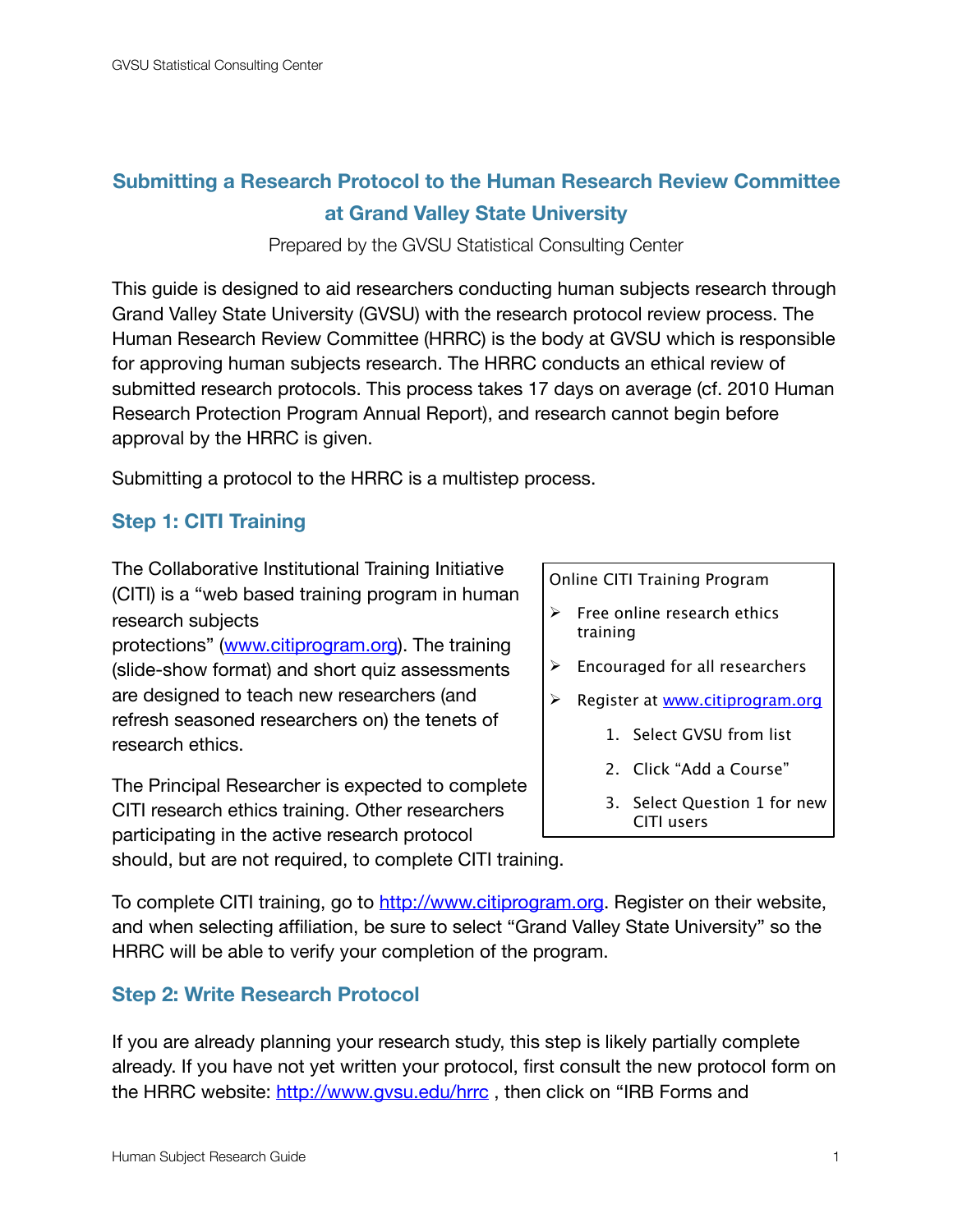Documents", then click on "Application for New Protocol Review" in the table named "IRBNet Forms".

This form will guide you through the steps of creating a protocol.

One of the items you need to determine is the review level. There are three levels of review: Exempt, Expedited, and Full Board review.

The level of review is a federal definition which is described here: [http://www.hhs.gov/](http://www.hhs.gov/ohrp/) [ohrp/](http://www.hhs.gov/ohrp/) (right-hand column), and in (much) more detail here: [http://www.hhs.gov/ohrp/](http://www.hhs.gov/ohrp/humansubjects/guidance/45cfr46.htm) [humansubjects/guidance/45cfr46.htm](http://www.hhs.gov/ohrp/humansubjects/guidance/45cfr46.htm)

If you are having trouble selecting a level of review, consider consulting colleagues who have done similar research in the past. In most cases (for example) simple surveys are considered exempt level of review.

#### **Step 3: Submit Research Protocol**

When you are ready to submit your research protocol, go to: <https://www.irbnet.org>and register (typically the principal researcher manages files on IRBnet, but other researchers may as well). When you register and are asked for affiliation, be sure to select "Grand Valley State University".

To submit a protocol, you will need to upload two files:

- 1. Application for new protocol review
- 2. Supplemental study materials (e.g. survey instrument, diagram of testing device, etc)

Instructions on what forms to submit and how can be found on the HRRC website: http://www.gysu.edu/hrrc, then click on "IRB Forms and Documents". Consult the two tables of downloadable .doc files on that page.

Once you have uploaded the protocol, the principal research will need to electronically sign the package (the package consists of the protocol and supplementary documents). The Authorizing Official (research advisor, department head, college dean, or provost) will also review and sign the package before it is submitting to the HRRC review board.

You can contact the HRRC office at any step along the way for assistance:

> Phone: 616-331-3197 Email: [hrrc@gvsu.edu](mailto:hrrc@gvsu.edu)

You can find answers to Frequently Asked Questions at: gvsu.edu/hrrc , then click on "Frequently Asked Questions"